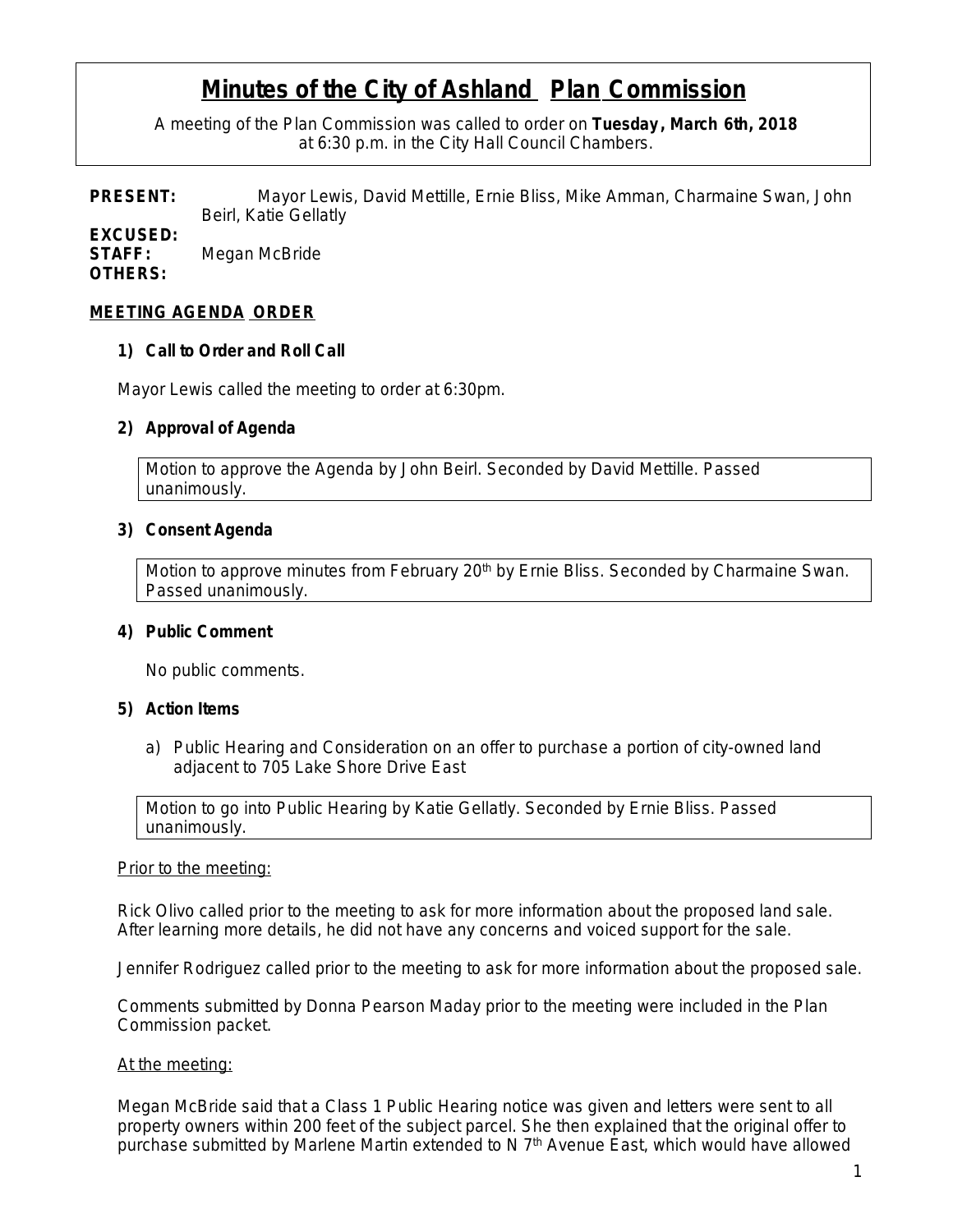the possibility for a future driveway access in this location. Upon receipt of the letter from Donna Pearson Maday expressing concerns about this, McBride discussed the situation with her to attempt to identify a solution that would meet the needs of both property owners. Mrs. Maday expressed interest in purchasing the portion of land directly north of her parcel (701 Lake Shore Dr E), which Mrs. Martin agreed to and amended her offer to purchase to include the land directly south of her own parcel (705 Lake Shore Dr E). McBride then went through the staff report which detailed the amended offer to purchase, recommending staff approval of the sale as the highest and best use for the land.

John Beirl pointed out that a case may be made for adverse possession.

Donna Blazek (222 Prentice Ave) urged the City to work with Marlene Martin to ensure she be able to obtain the necessary land to address marketability concerns of her property as she attempts to sell it.

Donna Pearson Maday (701 Lake Shore Dr E) explained that she was originally opposed to the sale due to concerns of having a driveway cut behind her yard as her granddaughter will be living in the home. She, Mrs. Martin and Megan

McBride discussed and came to the agreement that Mrs. Martin would amend her offer to purchase to include only land directly south of her own parcel (705 Lake Shore Dr E) to provide the opportunity for Mrs. Maday to submit an offer to purchase for the land directly behind her parcel (701 Lake Shore Dr E).

John Beirl asked why \$500 of earnest money was required if the offer amount was only \$100.

Megan McBride explained that \$500 of earnest money is required regardless of the offer amount, so if the \$100 offer is accepted the remaining \$400 will be returned to the applicant.

Mayor Lewis clarified that the reason Mrs. Martin is pursuing this sale is because she is attempting to sell her property.

Marlene Martin confirmed that this is correct, and that she was told by a realtor that the property would not be marketable with such a significant encroachment onto city-owned land.

Mayor Lewis said that the City Attorney will be consulted about making a case for adverse possession. She also asked Mrs. Martin if she intends to take down the garage as indicated in the staff report.

Marlene Martin explained that she does not want to reduce the size of the garage unless required to address the encroachment. If an alternative solution can be found that allows the garage to remain this would be her preference.

Mayor Lewis asked if the applicant would like to table the item to allow her more time to consult an attorney on the matter and resolve some of the outstanding questions.

Marlene Martin said she did not want this as her only concern is to ensure the marketability of her home. She also asked how she will obtain the legal description for exactly what land she would be purchasing if approved.

Megan McBride explained that the surveyor will determine the exact land she is purchasing and provide the legal description, which has been included as a condition of the sale. She noted that this survey work was not required prior to consideration of the request to prevent the property owner from bearing the cost of hiring a surveyor if the sale is not approved.